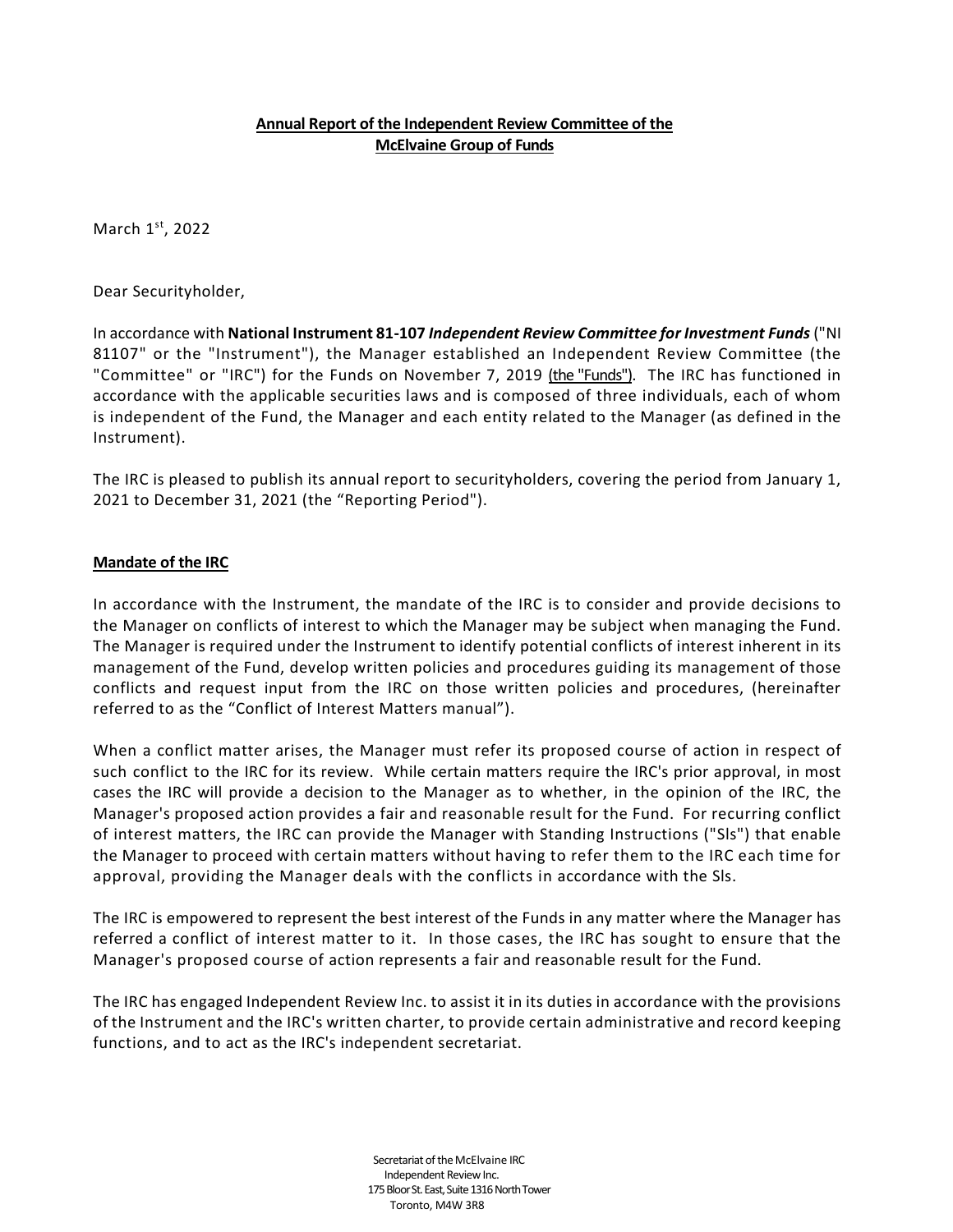# **Composition of the IRC**

| <b>Municipality</b><br><b>Name</b><br>and<br>0f<br><b>Residence</b> | <b>Principal Occupation</b>                                        | <b>Term of Office</b>                                                                  |
|---------------------------------------------------------------------|--------------------------------------------------------------------|----------------------------------------------------------------------------------------|
| Chair: Geoff Salmon, Barrie,<br>Ontario                             | Managing Director,<br>Independent Review Inc.                      | Appointed November 7, 2019 until<br>December 31, 2022,                                 |
| Cathy Welling<br>Thornbury, Ontario                                 | Corporate Director & former<br><b>Financial Services Executive</b> | Appointed November 7, 2019<br>Re-appointed: January 1, 2022 until<br>December 31, 2024 |
| Deborah Leckman<br>Toronto, Ontario                                 | Trustee, former OSC<br>Commissioner and<br>Investment Executive    | Appointed November 7, 2019<br>Re-appointed: January 1, 2021 until<br>December 31, 2023 |

The current members of the IRC, and their principal occupations, are as follows:

Cathy Welling was re-appointed for a further period of three years on October 26, 2021 with effect from January 1, 2022.

#### **Compensation and Indemnification**

#### **Review of Compensation**

At least annually, the IRC reviews its compensation considering the following:

- the nature and extent of the workload of each member of the IRC, including the commitment of time and energy expected from each member;
- the number of meetings required by the IRC including special meetings to consider conflict issues brought to the committee;
- industry best practices, including industry averages and surveys on IRC compensation; and,
- the complexity of the conflict issues brought to the IRC.
- The IRC determined that no changes were required in its compensation.

## **Members' Fees**

In aggregate, the IRC members were paid \$20,000 plus applicable taxes, during the Reporting Period.

#### **Indemnities Granted**

The Funds and the Manager have provided each IRC Member with a contractual indemnity in keeping with NI 81-107. No payments were paid to the IRC Members pursuant to this indemnity by the Funds or the Manager during the Reporting Period.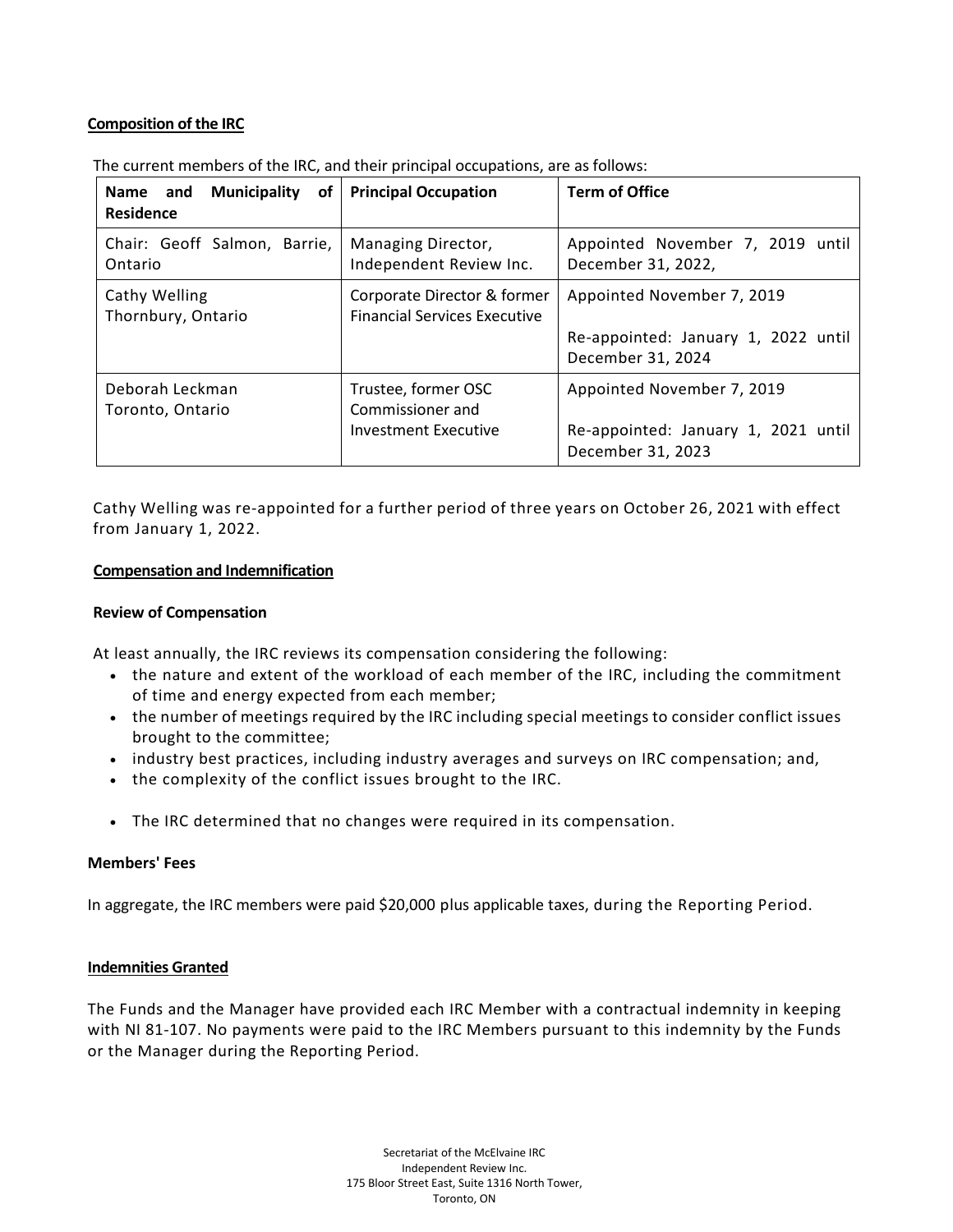## **Disclosure of IRC Members' Holdings**

As of December 31, 2021, the IRC Members did not beneficially own, directly or indirectly:

- any units of any of the Funds;
- any interests in the Manager; or,
- any interests in a company or person that provides services to the Manager or the Fund.

#### **Decisions and Approvals**

There were no decisions or approvals made during the Reporting Period.

#### **Standing Instruction Approved**

The IRC has approved one (1) SI, which constitute a written approval or decision from the IRC that permits the Manager to proceed with the specific action(s) set out in an SI on an ongoing basis, without having to refer the conflict of interest matter or its proposed action to the IRC, provided that the Manager complies with the terms and conditions of the SI. The SI required the Manager to comply with its related policy and procedures and to report periodically to the IRC.

#### **Standing Instruction No. 1: Omnibus.**

This SI deals with several conflicts of interest matters including:

- 1. Fees and Expenses
- 2. Trade Allocations
- 3. Portfolio Pricing Issues
- 4. Pricing Errors and other Errors
- 5. Broker Selection
- 6. Showing Favoritism and Proxy Policy
- 7. Outsourcing to Third-party Services
- 8. Personal Trading
- 9. Client Complaints
- 10. Capacity Issues

## **Manager's Report on its Standing Instruction**

In accordance with the Instrument, the Manager provided a written report to the IRC describing its reliance on the SI during the Reporting Period. The Manager relied on the SI during the Reporting Period.

## **Funds Served by the IRC**

The McElvaine Value Fund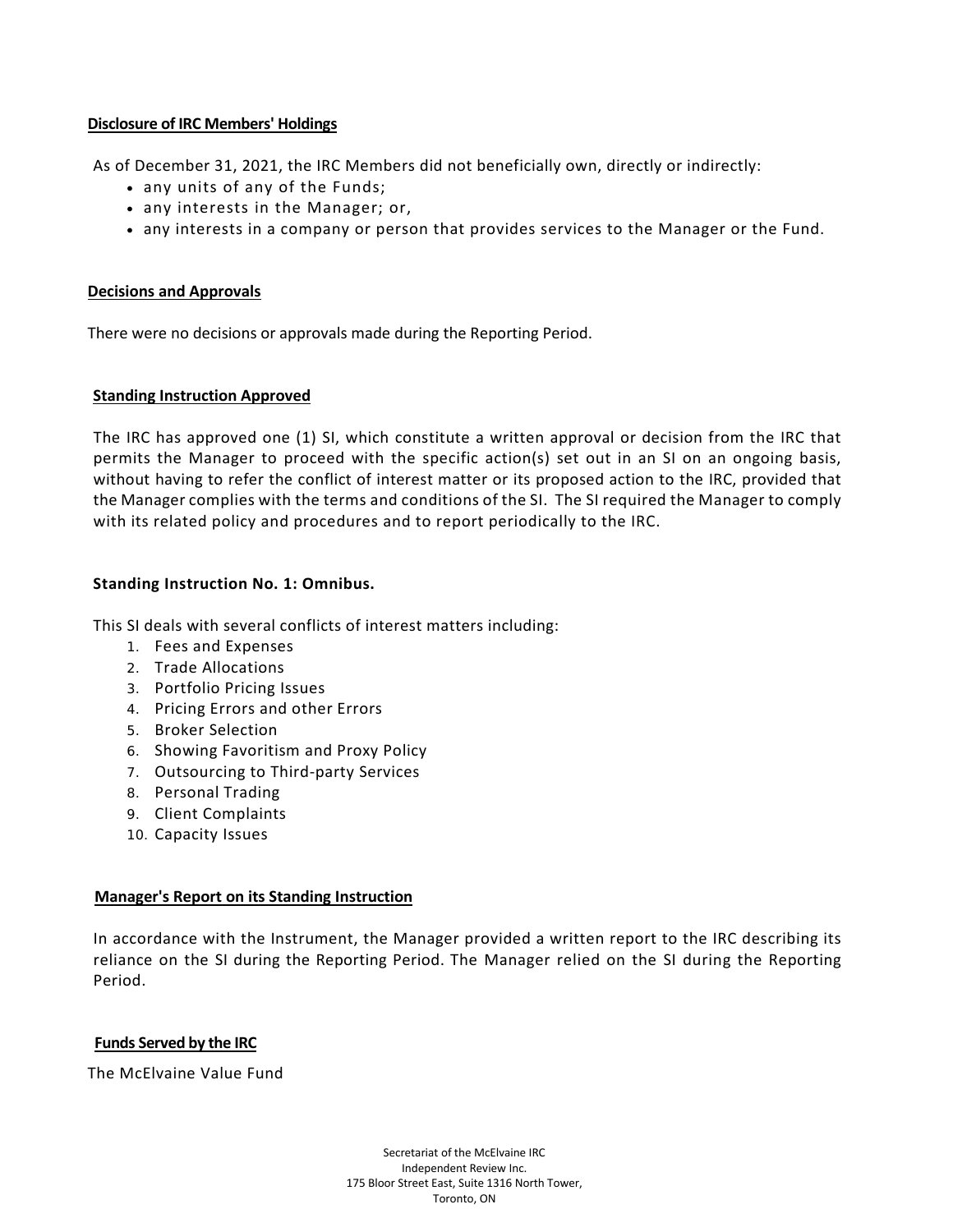This report is available on Manager's website at or you may request a copy, at no cost to you, by contacting the Manager at **WWW.avaluefund.com** or call 250-708-8345 or by emailing the Funds at [info@avaluefund.com](mailto:info@avaluefund.com) This document and other information about the Funds are available on [www.sedar.com](http://www.sedar.com/)

Yours truly,

*"Geoff Salmon"*

Geoff Salmon Chair of the IRC

> Secretariat of the McElvaine IRC Independent Review Inc. 175 Bloor Street East, Suite 1316 North Tower, Toronto, ON